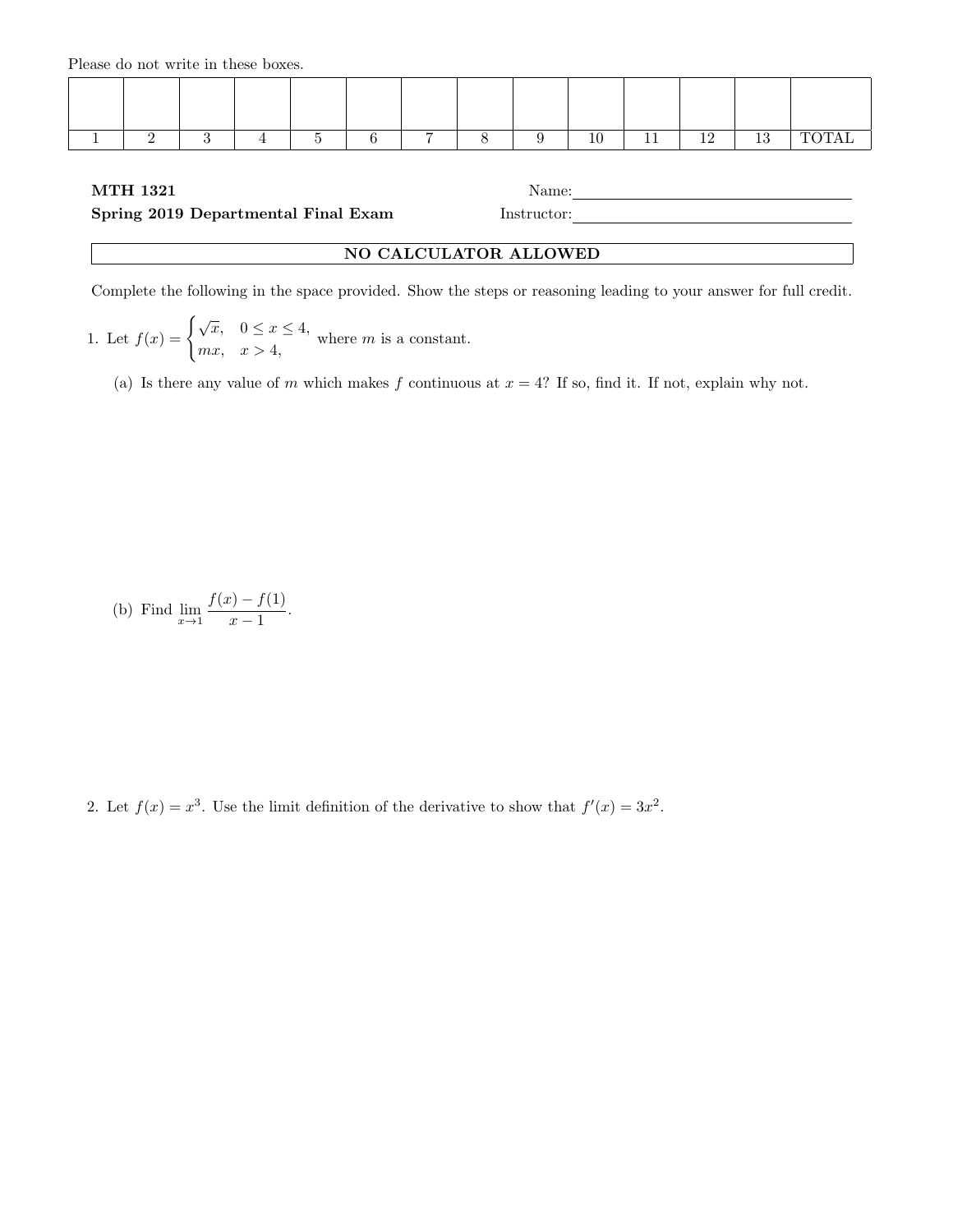3. Let 
$$
f(x) = \frac{3x^2 + 8}{(2x+1)^2}
$$
.

(a) Find all horizontal asymptotes for the graph of  $y = f(x)$ . Justify your answer using an appropriate limit.

(b) Find the slope of the line tangent to  $y = f(x)$  at  $x = 0$ .

- 4. A particle moves along the x-axis with velocity  $v(t) = 6(t-1)^2$ . When  $t = 1$ , the particle is at position  $x = 2$ . (a) Find the acceleration of the particle when  $t = 3$ .
	- (b) Find the position of the particle when  $t = 3$ .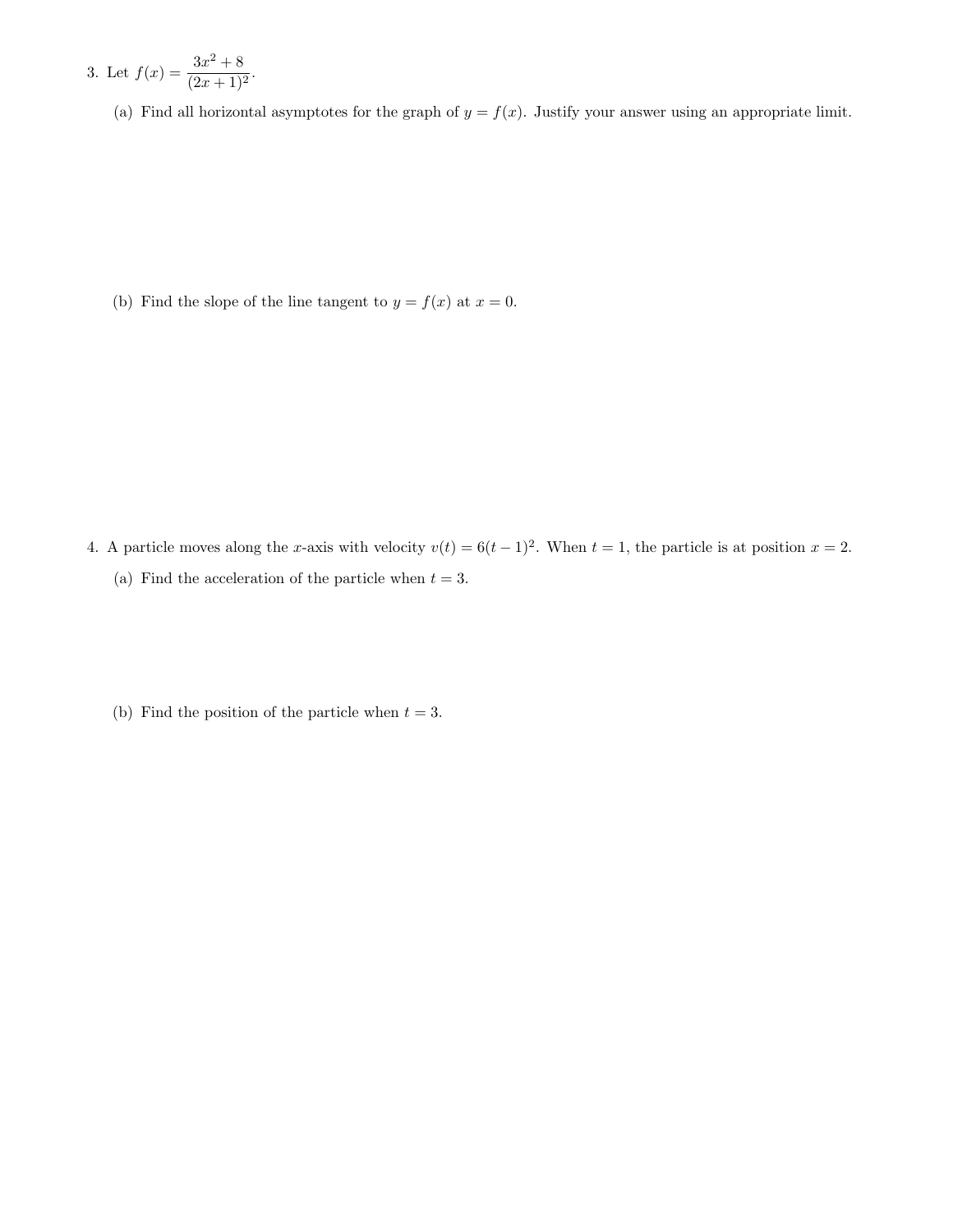## 5. Compute the following:

(a) Let 
$$
f(x) = 2019 + \tan^{-1}(x) - \sqrt{x}
$$
. Find  $f'(x)$ .

(b) Let  $g(x) = e^{-x} \cos(2x)$ . Find  $\frac{dg}{dx}$ . You do not need to simplify your answer.

6. Compute the following:

(a) Let  $f(t) = [\ln(\sin t)]^2$ . Find  $f'(t)$ . You do not need to simplify your answer.

(b) If  $(x + 2y)y = 2x - y$ , find  $\frac{dy}{dx}$  when  $x = 3$  and  $y = 1$ .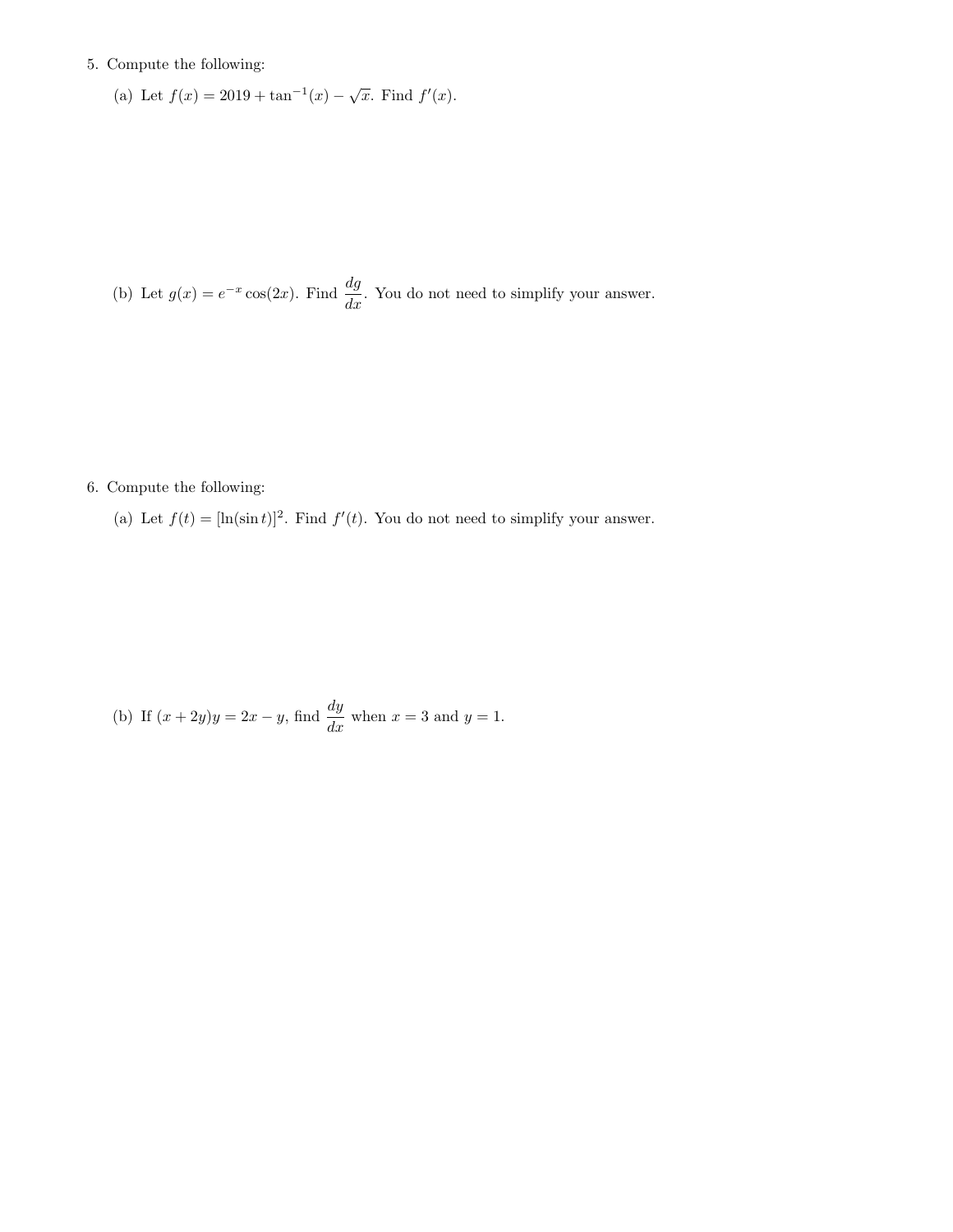## 7. Compute the following:

(a) 
$$
\int (2019 + \sec x \tan x - e^x) dx
$$

$$
(b) \int_0^1 (\sqrt[3]{x} - x) dx
$$

8. Compute the following:

(a) 
$$
\int_{-3}^{2} \frac{2x}{x^2 + 5} dx
$$

(b) 
$$
\int \frac{x^2 + 5}{2x} dx
$$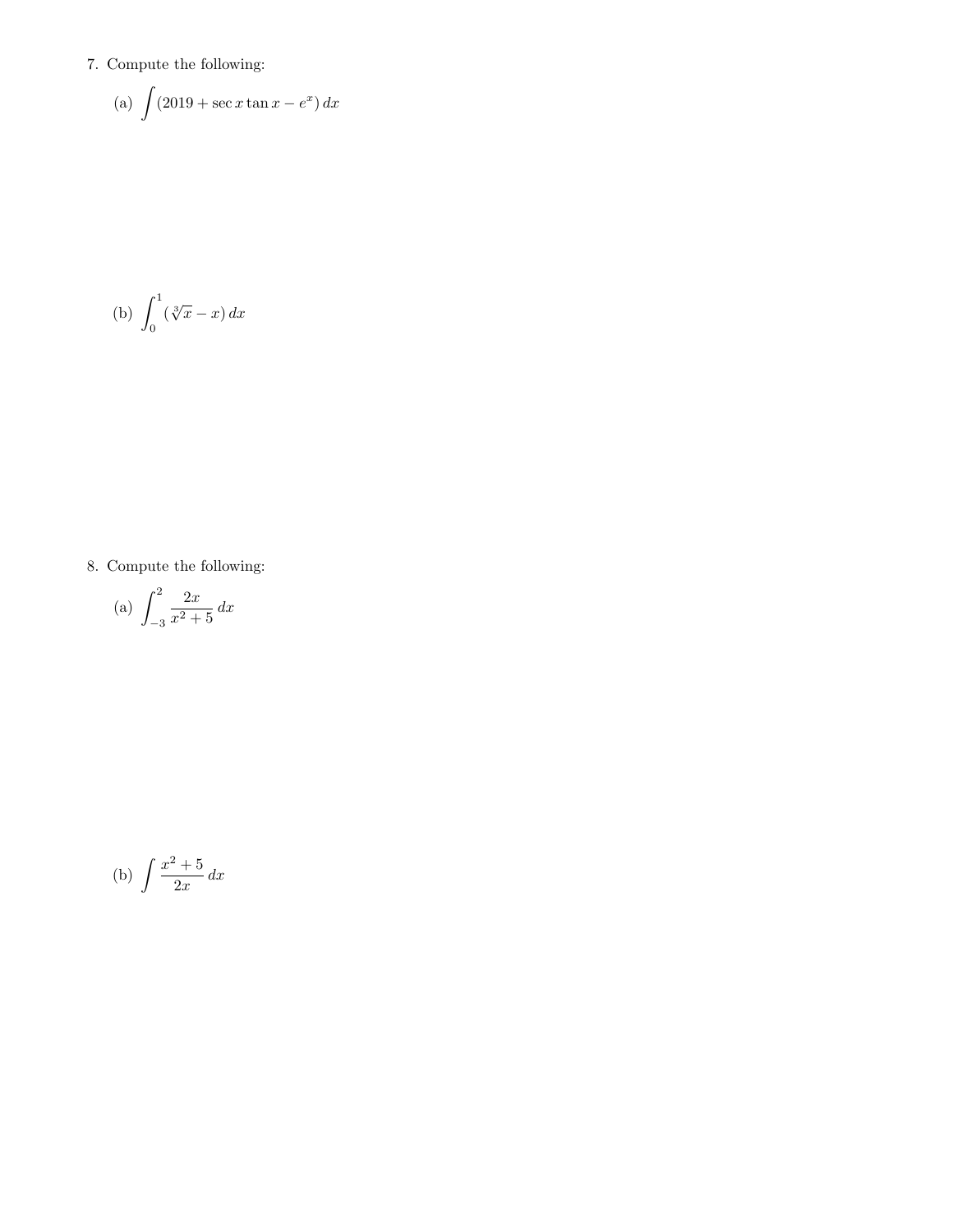9. You begin to heat a pot of water on the stove. At time t (in minutes), the temperature  $T$  (in  $\circ$ F) of the water is recorded below. For  $0 \le t \le 8$ , T is a differentiable function of t.

| 2210.1<br>v |   |   | υ             |          |                   |
|-------------|---|---|---------------|----------|-------------------|
| ັ           | ◡ | v | v<br><b>T</b> | v<br>⊥∪∙ | 'U<br>$\check{ }$ |

(a) Find the average rate of change of the temperature of the water over  $0 \le t \le 8$ . Include units.

(b) Was there some time t between  $t = 0$  and  $t = 8$  when the instantaneous rate of change of the temperature of the water was  $10°$ F/min? Explain why or why not.

(c) Estimate  $\int^8$ 0  $T(t) dt$  using a method of your choice.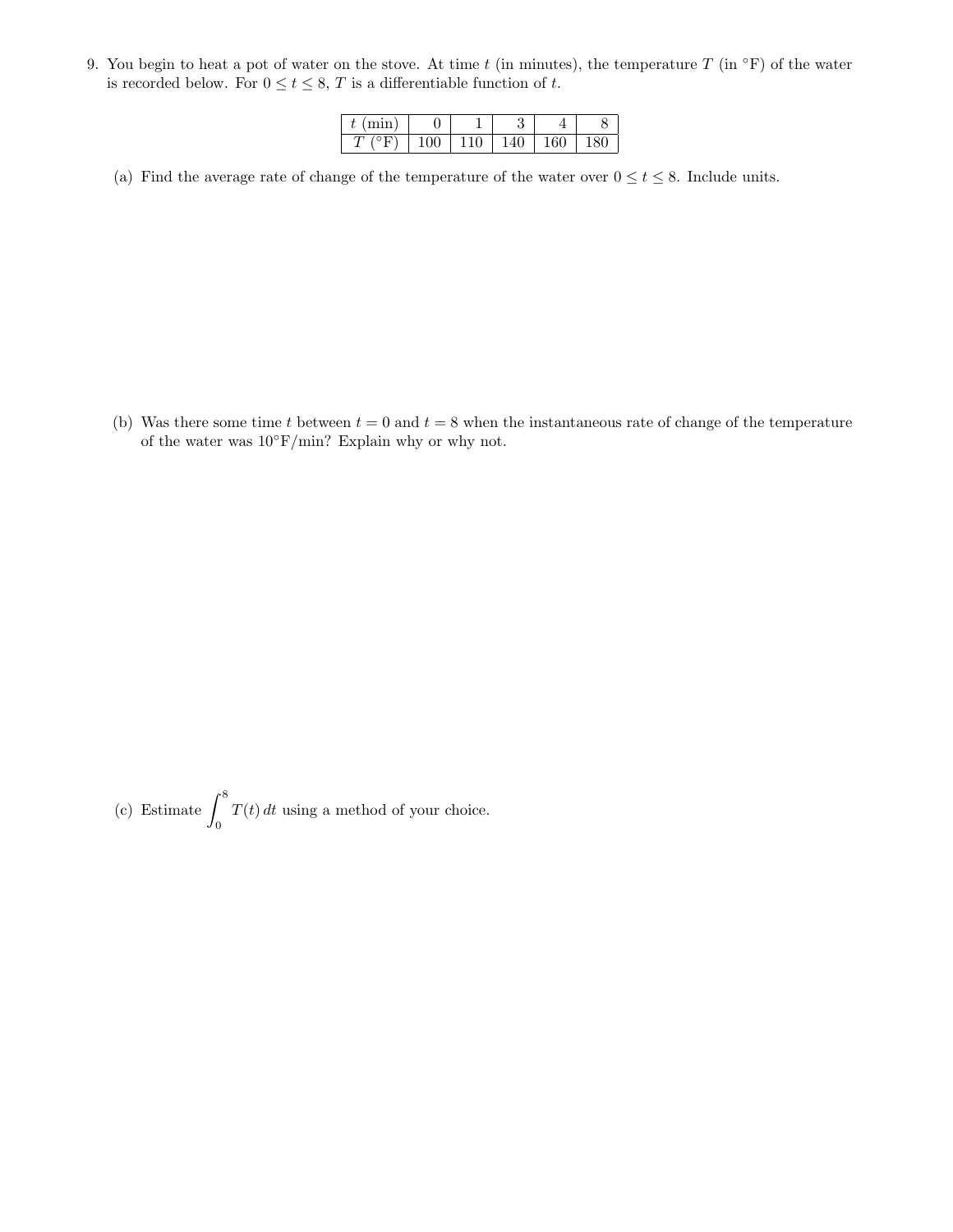10. A rectangle is inscribed in the first quadrant region bounded by the x-axis, the y-axis, and the parabola  $y = 9 - x^2$  as shown below. That is, the base of the rectangle is along the x-axis, its lower left corner is at the origin, and its upper right corner is on the parabola  $y = 9 - x^2$ . Find the length and width of the rectangle of greatest perimeter.



11. The function f is continuous for all values of x. Information about the sign of  $f'$  and  $f''$  is organized in the table below.

|               |  | $3 < x < 2$   2 $< x < 3$ | x > 3 |
|---------------|--|---------------------------|-------|
| Sign of       |  |                           |       |
| Sign of $f''$ |  |                           |       |

Mark each of the following statements as true  $(T)$  or false  $(F)$ . You do not need to justify your answer.

- (a) f has a local minimum at  $x = 2$
- (b) f is decreasing and concave down at  $x = 4$
- (c) f has an inflection point at  $x = 1$
- (d)  $f'$  is decreasing at  $x = 2.5$
- (e)  $f'$  has a local extremum at  $x = 1$